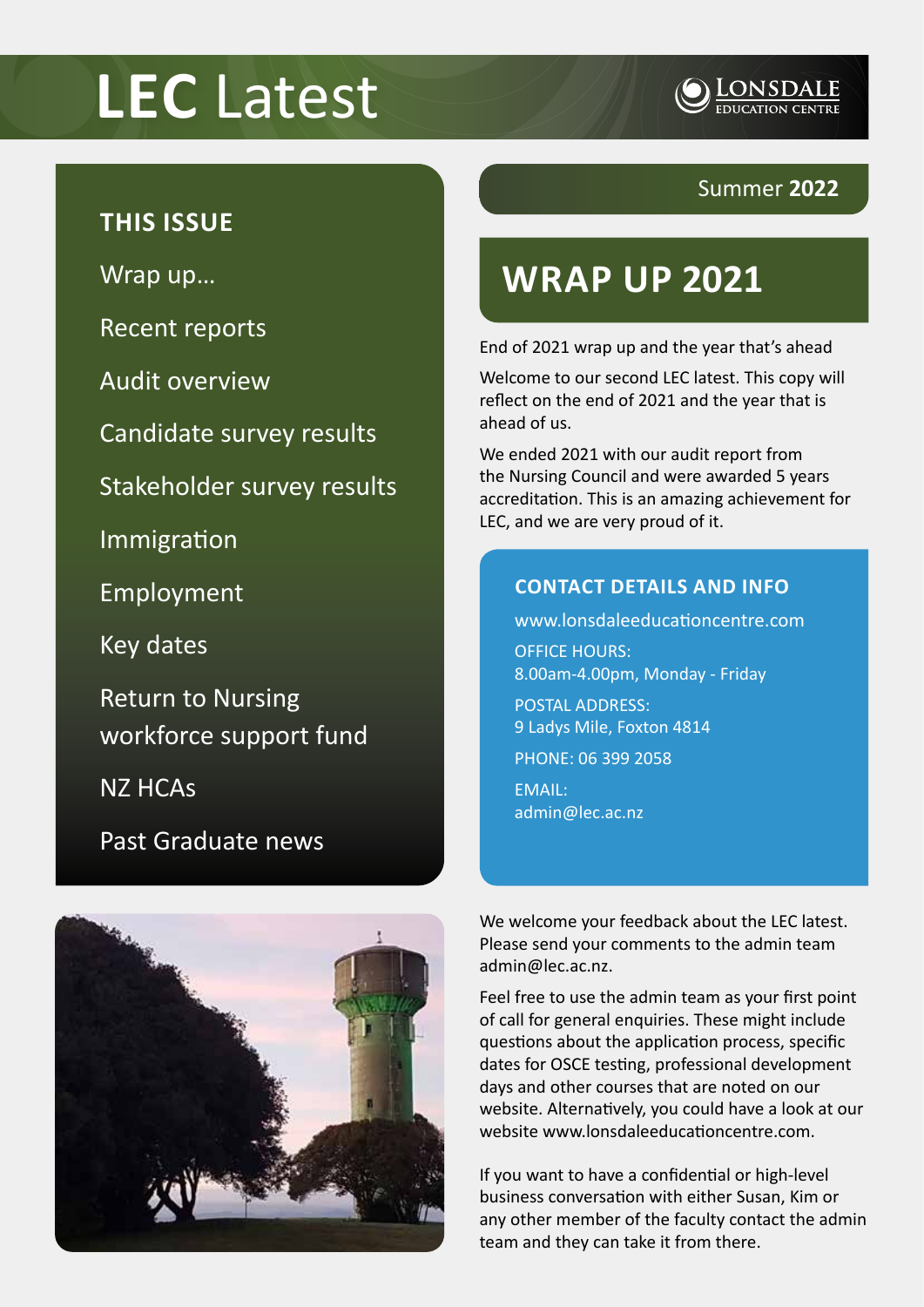# **Recent Reports**

We have recently sought data from the Nursing Council on Nurse registrations between 1/01/2021 and 31/12/2021. The figures below are for those who completed CAP prior to registration. The council noted that Lonsdale had the largest number of graduates of any provider.



COVID-19 continues to challenge us all and we are often making changes in our business practices because of this. We are still running our virtual theory and are actively back into building our new online learning system. We are hoping for an April launch, but we will keep an open mind with the continuous challenges we are all facing currently.

One of the big changes we have made was a shift from large cohorts of candidates arriving for a set date to a more individualized experience. That allows plenty of flexibility with COVID, Immigration, MIQ and placements. We continue to sell to nurses in the middle east, India and the Philippines. Although we continue to receive a limited number of applications for nurses in the Philippines, we have engaged with the Philippine Embassy with some success, and they have issued six "guarantee" letters at the start of this year after we provided an additional document and copies of the candidate's passports. This led to a very positive Facebook posting which was a relief to us. No candidates have been able to join the MIQ lottery since December and therefore we have booked candidates but not many have confirmed travel dates beyond March.

# **Audit**

#### **Some of the feedback from the audit:**

The programme is underpinned by a strong teaching and learning philosophy which has an adult learning focus and a student-centred learning approach. The curriculum is informed by evidence, clearly focuses on student need, and facilitates individual learning activities.

The panel interviewed six graduates of the programme who all spoke positively about their learning experiences throughout the programme. They particularly valued the support they received from tutors and appreciated the attention paid to individual learning needs. Graduates also mentioned how well the programme was organised and delivered and that important information and details related to assessment instructions and programme expectations was easily accessible through the online platform. Two of the graduates appreciated the extra attention that was taken by the programme to access clinical experience in areas where they already had expertise. For example one graduate was able to be placed in an operating theatre and one spent time in an ICU. All graduates spoke highly of the clinical support they received from their preceptors and that regular check-ins with the tutor occurred throughout their clinical experience. All graduates confirmed that they felt well prepared to be safe and competent nurses within the health system of Aotearoa New Zealand. Five of the six candidates interviewed are employed – one will be commencing a role in critical care medicine with the ADHB, another has employment in an Emergency Department with MCDHB and the remaining had been offered roles in aged care settings.

#### **Strengths of the programme**

- the programme has demonstrated flexibility and creativity to adapt to the disruption created by the Covid pandemic
- care is taken to match candidates with appropriate clinical experience where possible
- the programme staff "go the extra mile" to support candidates learning needs
- staff are supportive and responsive to requests for information and feedback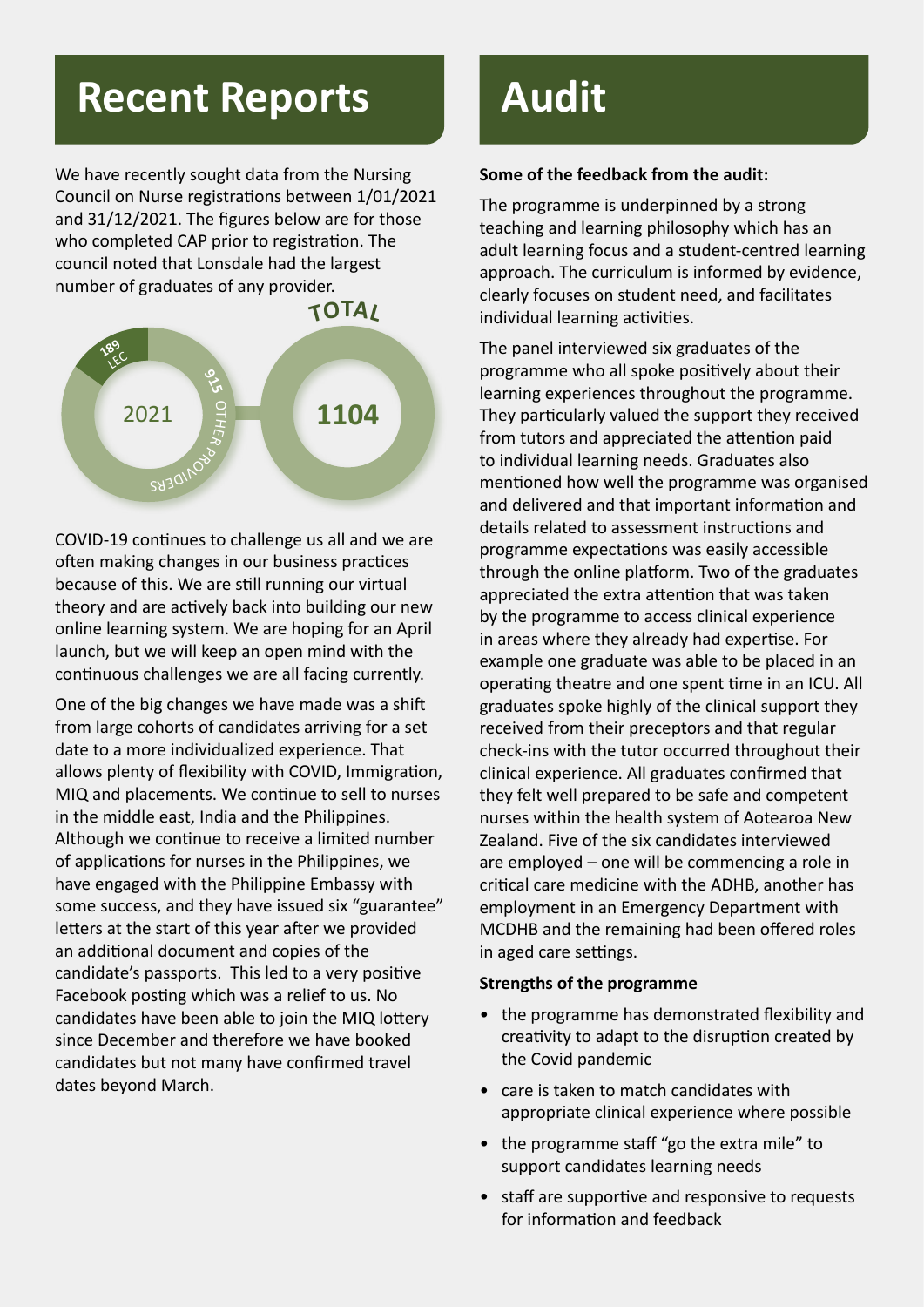- the programme is comprehensive and robust and has a pattern of successful delivery over a period of 11 years
- programme documents are clear and easily accessed
- a range of assessment activities support candidates to develop confidence and competence for practice in Aotearoa New Zealand
- the process for the provision of pastoral care is clearly set out
- a robust process for assessing the suitability of health providers as sites for clinical experience ensures candidates experience a positive learning experience
- LEC is diligent in the annual reporting of programme developments and data.

### **Candidate Survey Results**

We ask candidates at the end of their course to provide us with feedback on their course. We note this feedback and adjust the course appropriately.

Candidates continue to ask for more videos to be provided as part of their online virtual theory modules. To address this feedback, we have our local videographer booked with us to do more video content and do an update on some of the videos we currently have at the start of March 2022.

Candidates have given overall positive feedback about the online learning modules and ability to do their training at home either overseas or in New Zealand before they come.



#### **Stakeholder Survey Results**

At the end of last year, we should have held our second stakeholder meeting for the year. However, we ended up having to cancel this due to a variety of reasons. This included running 62 candidates through their online foundation prior to Christmas and our annual close of business. We also noted that our stakeholders and placements were feeling the pressure, with COVID-19, staff shortages and end of year fatigue so getting around a table to discuss LEC was not a huge priority at the time. So, we asked our stakeholders to complete a survey instead. The findings include:

- Communication is generally well received. Over the coming year we will work on including more pre-placement communication as we get more of our team involved in candidate placement preparation. You may hear more from other members of the LEC team including our administrators Alana and Shiho prior to candidates' arrival into placement. We want to make sure placements and their staff are prepared and ready to go.
- The workbook is useful overall; however,some staff still feel they don't have time to write in it. The workbook was designed to allow preceptors a place to provide feedback about how candidates were doing and meeting competence without asking them to write the full domain document. The majority of all other CAP providers in New Zealand require that the preceptor writes the candidates domain document. We employ tutors to write the domain document as we know preceptors are under massive pressure and stress. All we are asking is that there are a few comments from preceptors in their workbook, there doesn't need to be a comment on each domain, but a couple would be beneficial to the candidate. We add these comments if appropriate into their domain document as it is an evaluation of a candidate's competence. We will continue to monitor this and perhaps look at changing how we seek preceptor feedback later in the year once our online learning system is up and running. Please do encourage your RNs to write a couple of comments if possible.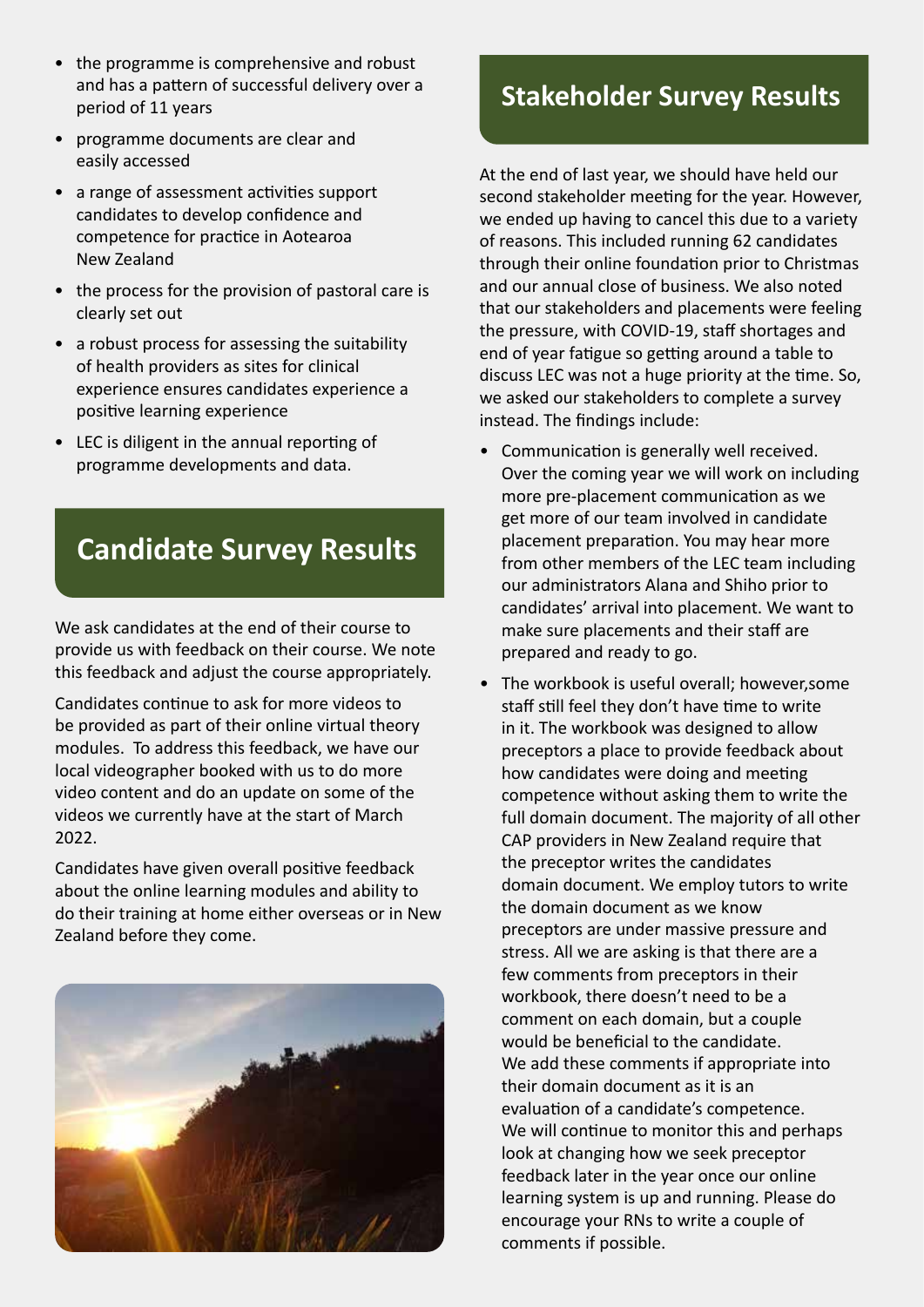- Candidates accepting ARC work contracts and then finding other jobs and going elsewhere is a challenging issue. We don't have control over what they do with employment, but we are aware it happens. We are adding in a new video to the clinical placement modules that talks about professional behaviour and communication. We hope this will address this issue.
- That clinical placements are overall happy with how LEC candidates are presenting on arrival to placement.

### **Employment**

We remain being contacted almost on a daily basis by managers with current vacancies. It is getting tougher out there. As you all know there were some changes with MIQ for IQNs doing their CAP. Ministry of Health has been able to answer a few of our questions and have stated that:

Proof of an employment link does not need to be an employment offer but a connection to show they have started to form a relationship and commit to working in this industry once their studies have ended. We have had a number of applicants provide offer letters with conditional employment or support letters from employers.

The CAP students do not need to have proof of registration with a regulatory body to enter our MIQ pathway.

We are not sure or been notified of any of our clinical placements that have been able to get candidates here using this method yet. If you do have IQNs with a letter to do a CAP course from the Nursing Council, then get in touch with us and we can discuss an individualized approach for you and them.

We also have been in meetings with many aged care providers and had a meeting with Simon Wallace from Aged Care Association. They are doing a lot of work in the background to get lots of IQNs into NZ. We will keep you updated if and when we have more information on this.

In order to help support the RN nursing shortage across all health care providers in New Zealand LEC is offering a reduced fee for HCAs working in New Zealand currently needing to do a CAP. This starts from the 1st of March 2022 – 1st June 2022.

Our current fees for all CAP candidates is \$10,043.48 ex gst or \$11,550.00 inc gst

The reduced fee will be \$7500 ex gst or \$8625.00 inc gst

#### **What we would need:**

• Candidates to apply through our website and upload their documents. **This includes a letter from NCNZ stating they need to do a CAP**

**Please note it can take 4-6 months for the application through the CGFNS vetting system. Once this is complete the Nursing Council endeavours to complete the process for a CAP letter within 65 days. This is direct information from the Nursing Council themselves.**

- A follow up email once application has been submitted stating they are an HCA working in NZ and what facility/organisation they work for
- A letter from employer supporting them to complete their CAP
- How payment will be made or who the invoice should be made out to
- Provisional organisation and date agreement needs to be locked in before the 1st of June 2022 so that services can be appropriately planned and provided

Candidates may be able to do their placement in their own facility if they are working with hospital level care patients. Their foundation is 2 weeks long and can be done at home via online learning. Placement length can be adjusted depending on individual candidate requirements, a typical placement is 4 weeks, but a senior HCA may not need 4 weeks.

# **Key Dates**

**CAP courses and placements are run as and when needed and when IQNs get out of MIQ**

**External Moderation May 2022**

**Aged Care Association Conference August 2022**